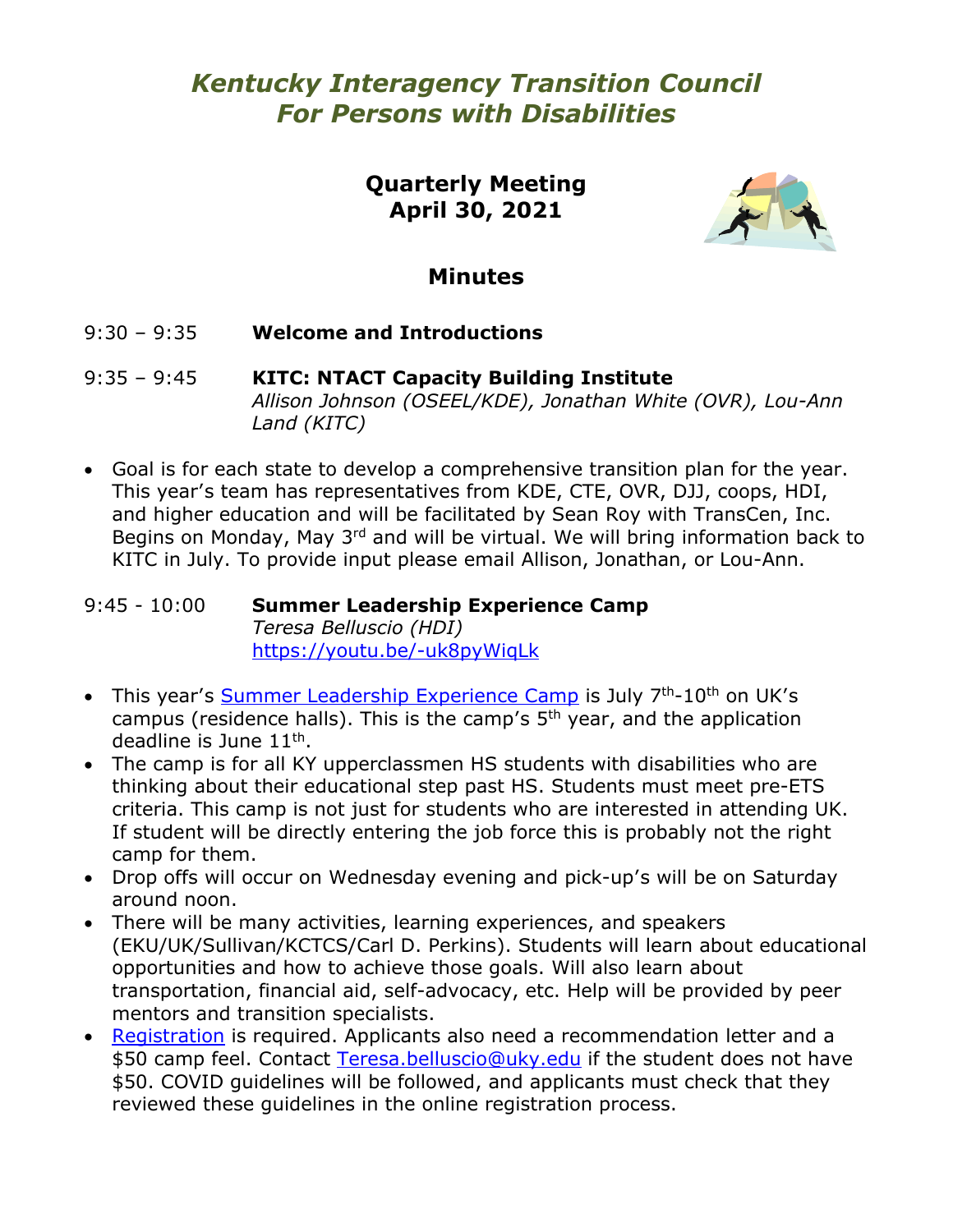#### 10:00 – 11:00 **Presentation: KentuckyWorks – A Walk Through the Resources** *Stephanie Meredith (KentuckyWorks/HDI)* <https://youtu.be/8eTWUy4ti2w>

- [KentuckyWorks](https://kentuckyworks.org/) has documented many resources that exist in KY and throughout the nation and has created original resources as well.
- Many resources are geared towards people with disabilities. Documents are written in plain language and the accessibility icon allows the page to be read aloud.
- All modules are free and available through the Learning Management System.
- Click 'Training' to access KentuckyWorks original training modules.
- Click 'Resource' and 'For Professionals' to navigate the site by topic.
- Click 'Resources' and 'KentuckyWorks Products' to locate training modules geared towards professionals and families:
	- o Downloadable flyers for dissemination.
	- $\circ$  The Transition 101 and 102 modules have been updated. These modules review key steps in the transition and legal process, types of employment, and help make sense of the numbers. More videos have been added of families and their stories. Getting families involved and engaged from an early age is very important and starts in the pre-school years.
	- $\circ$  Transition 105 is for professionals and how to encourage families to be more engaged. There is also a great module on the HDI Transportation Initiative.
	- o Scroll down to see KYWorks Infographics. Jeff White updates these every year.
	- o The KY Comprehensive Transition & Postsecondary Programs Brief gives more information on where we are with the development of CTPs.
	- o KY Checklists for a Bright Future is directed towards youth, parents, and caregivers and can be downloaded by age groups to see specific checklists.
	- o The Transition Overview Document was created in collaboration with KDE. Gives families/professionals basic overview of laws and different programs.
	- o Brighter Futures Vision Statement is a template for older students. It's a great document to start off an IEP or OVR meeting. Highlights student's challenges, interests, strengths, and skills.
	- o KYWorks SSI 101 Video reviews facts and myths. Numbers are updated every year and the video includes everything a family needs to understand the process and how to combine work and benefits.
- Click 'Resources' and 'Find KYWorks Tool' to complete a survey that will help you find resources on the website that are applicable and customized.
- Click 'Blog' to read stories chronicling the transition journey.
- Click 'Data' to review what's happening in KY right now. Numbers can be discouraging but motivating.
- Click 'About' to find events, activities, and updates as well as who's working on what initiatives.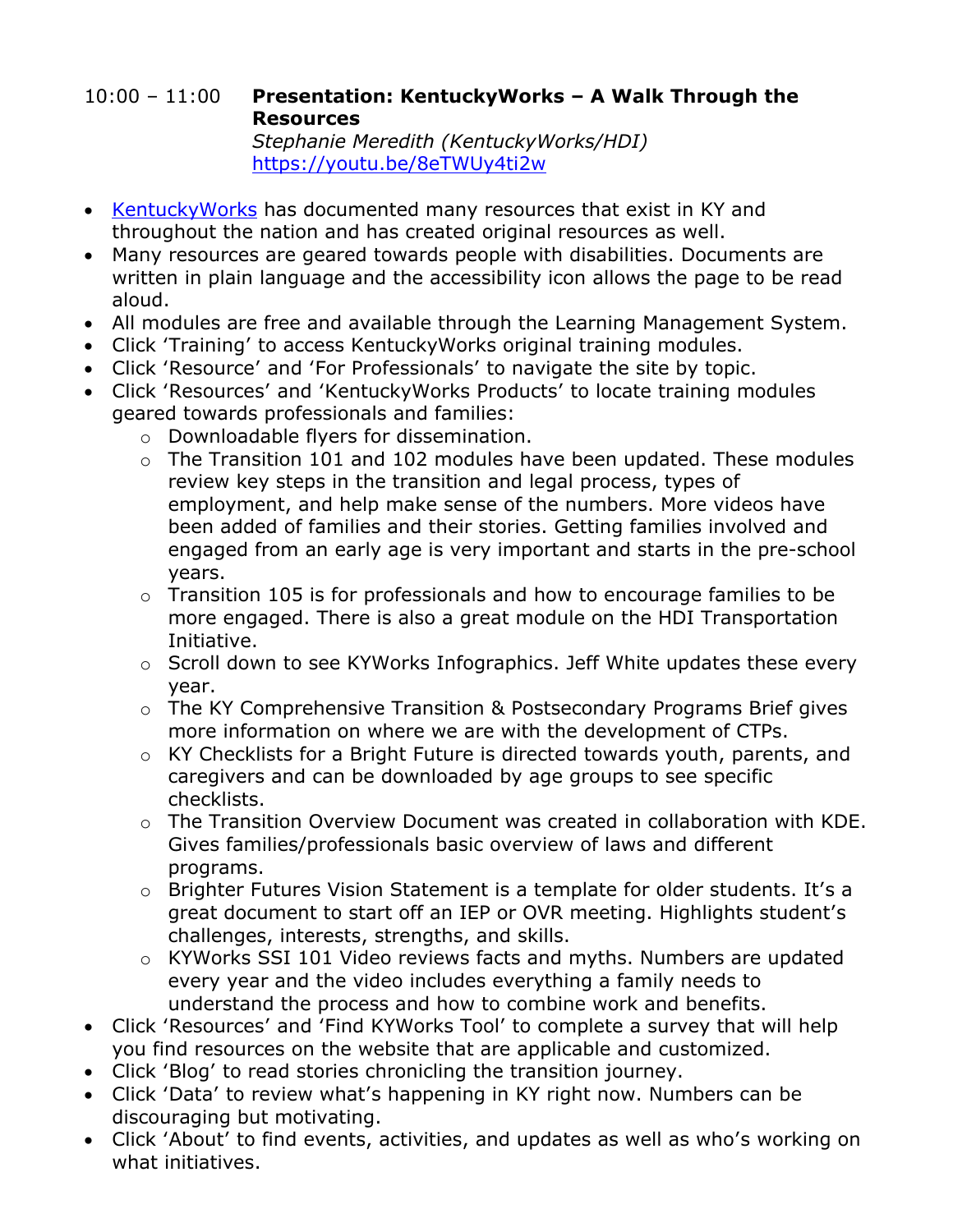- We periodically send email blasts to principals, KDE and regional coops. We've also done presentations for coops and presented at different conferences. Any help we can get in disseminating resources is great.
- As we near the end of the grant, we need to figure out a sustainable model to continue to provide these resources. We will let you know where to find resources in the future.
- Sign up for the KentuckyWorks [newsletter.](https://confirmsubscription.com/h/i/7A2CBDA2A35E2D12)

11:00-11:15 **Break**

## 11:15 – 11:20 **YOYO: Resource Guide**

*Chelsea Bocard (KYPSO/HDI)*

- KYPSO's [Supplemental YOYO Resource Manual](https://www.kypso.org/wp-content/uploads/2021/04/Supplemental-YOYO-Resource-Manual.pdf) has recently been updated to include additional resources. Please contact [Chelsea.bocard@uky.edu](mailto:Chelsea.bocard@uky.edu) for suggested additions. The manual is a work in progress.
- As YOYO interviews are being conducted, YOYO interviewers can reference this manual if their student needs resources/services.

### 11:20 - 11:30 **Survey Update**

*Tony LoBianco (KYPSO/HDI)*

- The YOYO opened April  $1^{st}$  and will stay open until August  $31^{st}$ . Right now, we're at an 11% response rate which is lower than we'd like. We usually aim for 60%. Last year we had around 58%. Most districts haven't started yet. If coops could provide a gentle nudge that would be appreciated. Will send out list of all districts and where they're at next week.
- If districts have not already done so they should download and disseminate the [Former Student Letter](https://www.kypso.org/resources/) to notify students and parents that they will be receiving a call.
- A reminder to join the [KYPSO and YOYO Discussion Forum.](https://www.facebook.com/groups/1247375618932347)

## 11:30 – 12:00 **Agency Updates**

### **OSEEL/KDE** *(Allison Johnson)*

- OSEEL is participating in NTACT and we have high expectations.
- We continue to provide TA to parents, school, and districts as requested.
- IDEA monitoring is ongoing.
- OSEEL recently presented at two live Teams events sharing [ARC Guidance](https://education.ky.gov/specialed/excep/forms/Pages/Guidance-Documents.aspx)  [Resources](https://education.ky.gov/specialed/excep/forms/Pages/Guidance-Documents.aspx) on FAPE and Compensatory Education. One for district staff and one for parents/families.

### **Homeless Education/KDE** *(Melissa Ferrell)*

• This school year has involved a lot of monitoring: Title I desk audits, consolidated monitoring, McKinney-Vento grant monitoring. Going through an RFA process for McKinney-Vento grant to choose grantees for the next threeyear cycles.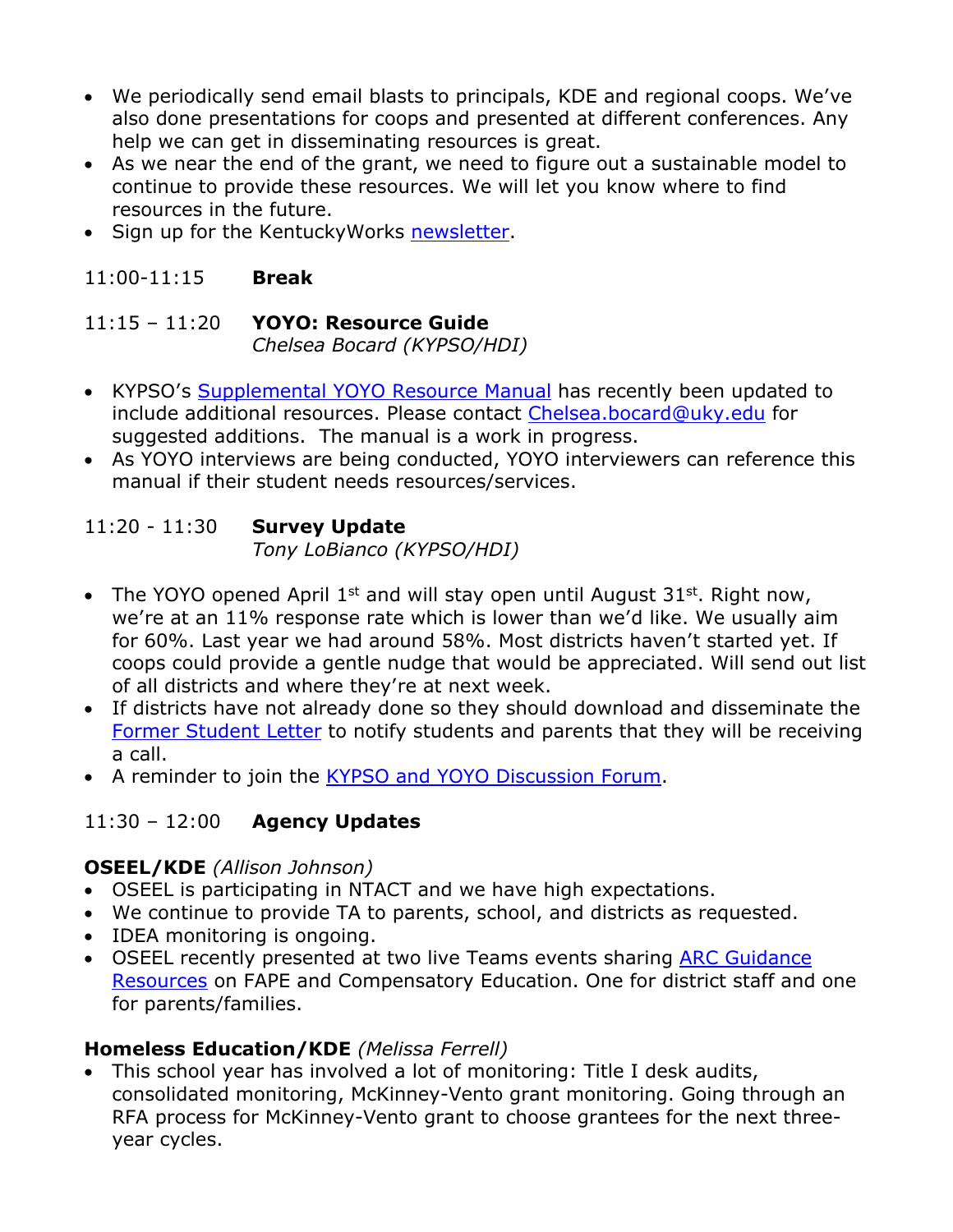### **OVR** *(Jonathan White)*

- We're still in the process of creating our transition services branch. On April 16<sup>th</sup> Veronica Dale joined as our new Branch Manager.
- We're also conducting interviews for an administrator position over CWTP and we're in the process of hiring Pre-ETS Service Coordinators. This is a brand-new position and there will be 6 coordinators across the state. They will handle paperwork, process authorizations, and track pre-ETS services for all their students in those regions. When students are potentially eligible these coordinators will communicate with the schools and create authorizations, pay invoices, and track the number of hours each student receives of those 5 services so we can look at their hours received. If it's time for the student to apply they'll be referred to an OVR counselor.
- In the process of hiring another Assistant Director.
- We're also trying to provide consistent messaging around the differences between pre-ETS and transition services as this is confusing among school staff.
- We were informed in March that the Rehabilitation Services Administration (RSA) will be monitoring KY this year. Last month we put teams together to provide documentation that the federal oversight administration has requested. They'll be coming here virtually in July. Our focus is making sure we're in compliance. Will be great opportunity to get TA from RSA.

## **KVEC** *(Denny May)*

- Three solid RITT meetings this year and we're excited about 6 new partners.
- This is the time (Due Process Consulting) when we go to districts and review files. This informs our training that we conduct with HS special education staff. We allow them to go back and make corrections and then we do a second review.
- We've partnered with KEDC's Jenny Hogg to present a couple of webinars for KY-SPIN on transition for students from Elementary to Middle and Middle to HS.

## **KEDC** *(Jenny Hogg and Julia Staton)*

- Asked by KY-SPIN to provide Tuesday sessions. These are recorded and available for parents and provide supports for transitioning from Elementary to MS. We also did a follow up on transition to HS from MS.
- Continue to support teacher cadres during semi regular meetings. Provide support around indicator 13 and corrective action plans.
- We held a virtual transition fair this week for HS age students. Focused on postsecondary. Around 400 attended.
- For the most part we are still providing services virtually.

### **SESC** *(Angel Stephens and April Brock)*

- Finished up first virtual fair. 18 schools participated across the region and 240 students total were in attendance. All students with disabilities represented. Teachers were involved.
- Finished a 5-part series parent lunch webinar with KY-SPIN. Good turnout being virtual. Around 20 parents attended each session.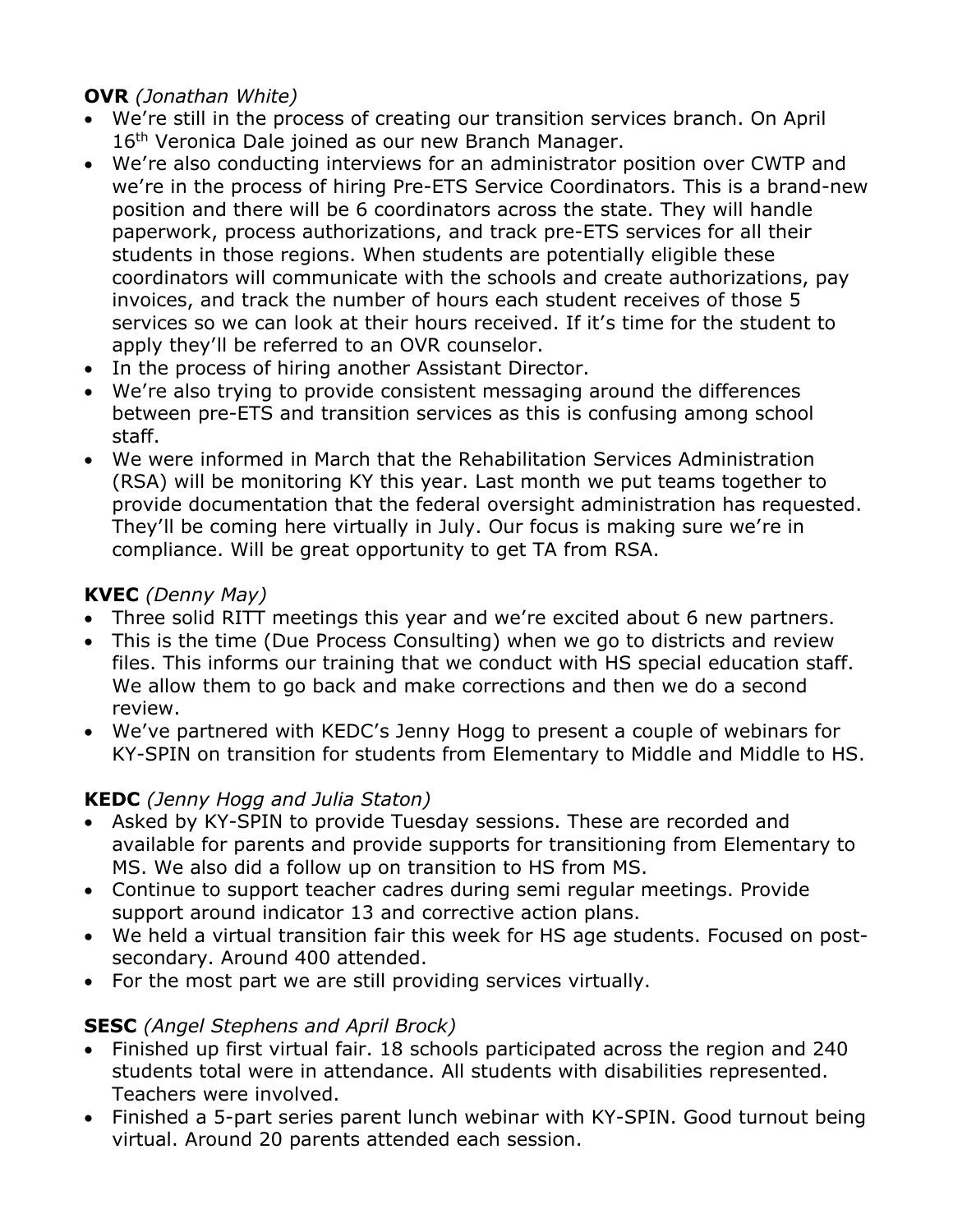- Had our first transition cadre meeting with teachers from across the region. Conducted record reviews and indicator 13 compliance was embedded. We provided resources and, in the future, will pass along resources from KentuckyWorks.
- Providing pre-ETS. Presentations were virtual this year. Created online modules for students and we had participation with that as well.
- Will continue monthly virtual RIT meetings. May move into a permanent hybrid model moving forward.

### **GRREC** *(Marisa Duarte)*

- Continuing to provide due process and indicator 13 training.
- Providing hybrid pre-ETS services for students.
- Holding quarterly RITT meetings. We've had increased participation since going virtual. Will continue that for the 21-22 year.

### **GLEC** *(Kelly Dockery-Brooks)*

- Continuing to provide one-on-one and group virtual pre-ETS services.
- Last RITT meeting with OVEC was April 15<sup>th</sup> and there was a nice turnout.
- Preparing for summer making lesson plans and getting ready to train teachers and work in some of the schools.
- Conference on May  $5<sup>th</sup>$  collaborating with KY SPIN.

### **P&A** *(Robbin Richie)*

• Monitor facilities that service individuals with disabilities. Includes DJJ, psychiatric residential treatment facilities/hospitals, and PCC's. We're now back to in person. Part of that monitoring process is interviewing administrators and residents. We learn about any academic struggles. We want to encourage districts to reach out to their coop for resources.

### **OCSHCN** *(Lee Gordon)*

- We have 10 clinics around state, providing service from birth to age 21. Some are virtual through telehealth and some are in person.
- Small grant was received to provide trainings on the benefits of using telehealth. Some of these trainings will occur over the next couple months and will be geared towards families who aren't comfortable using a computer/internet.

### **University of Louisville** *(Samantha Walte)*

• Working with our School of Social Work to write a personal preparation grant to get special ed teachers who are trained in transition/post-transition life. They'll graduate with their master's in social work who have specific VR, etc. They'll take courses together and separate. Internship experiences. We're still in building phase. If anyone can provide input (what you'd like someone in that program to know) contact me and we'll add those components: [sawalt04@louisville.edu.](mailto:sawalt04@louisville.edu)